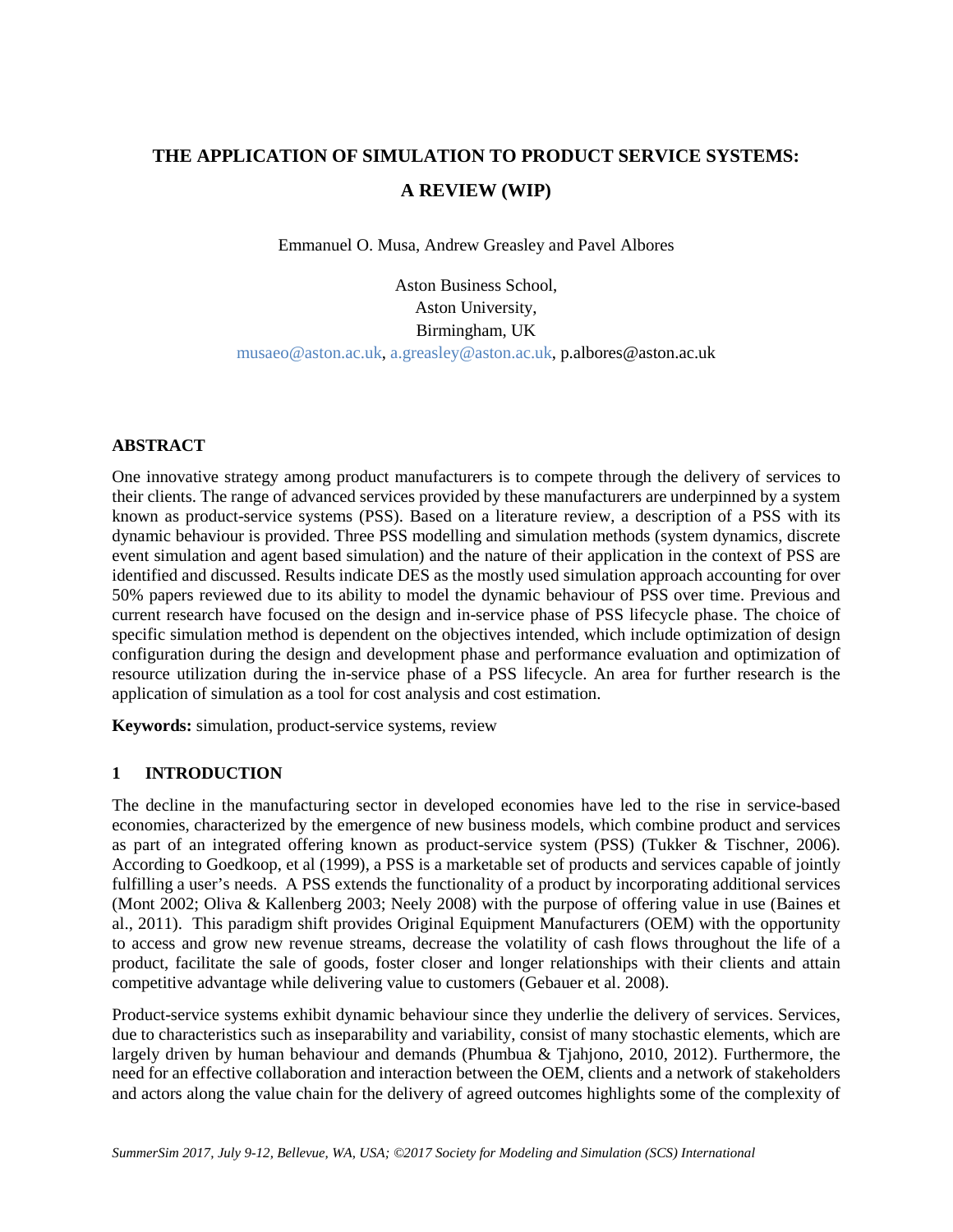#### *Musa, Greasley and Albores*

transitioning to service based models. This presents a challenge to managers in specifying consistent and efficient industrial configurations for their business processes (Chalal et al, 2015).

Furthermore, most PSS exist in the form of long-term contracts spanning the lifecycle of the asset/product (Baines et al., 2011). The manufacturer (who is now the service provider) assumes responsibility for the costs and risks associated with the long-term performance of the product (Oliva & Kallenberg, 2003). PSS contracts are characterised by uncertainties which are caused by the stochastic nature of the service life of the hardware component of a PSS, hardware usage, utilization and operations over the duration of the contract (Datta and Roy, 2010). Unexpected increases in demand and loss of capacity are other factors that increase the level of uncertainty in PSS contracts (Lagemann and Meier, 2014). As a consequenc, firms which offer advanced services delivered via a PSS experience a lack of decision support in determining robust capacity planning strategies in highly dynamic and uncertain environments (Lagemann and Meier, 2014). With a long-term payback period and uncertainty of future demand (Erkoyuncu et al, 2009) the impact on several enterprise performance parameters, performance drivers and factors influencing the economic costs of delivering agreed outcome via a PSS can be significant. For a complex system like a PSS simulation can be employed as a tool to provide insight into its dynamic behaviour. Simulation has been widely used in manufacturing and service operations across a range of industries and sectors to conduct a priori assessment, evaluate performance, optimize design configuration and assess economic performance of product and services processes. This paper reviews the literature on the application of simulation to the analysis of product-service systems. It identifies in the literature study where a specific simulation technique is used, the context of use, the purpose of use and the result achieved. Further work will then be proposed.

## **2 LITERATURE REVIEW**

The literature review covers the application of three simulation techniques (discrete event simulation, system dynamics and agent based simulation) in any area of product-service systems. The review also highlights the aim and objectives that were realised from using these techniques. The main databases that were used to identify papers include Scopus, Web of Science, Science Direct, ProQuest, Google Scholar and papers from proceedings of the annual CIRP conference on Industrial Product Service Systems. The date of publication was set between 2000 and 2016. The earlier date was chosen as most product-service systems at the start of the millennium were product-oriented services such as after-sales service contracts and support contracts where manufacturers provide services that supported the use of products. The following key words and research strings were used in the search: availability-based contracts and simulation, product-service systems and simulation, servitization and simulation, uncertainty modelling and simulation in services, product-service system design and simulation. To select the most relevant papers, a rejection criteria was set. Exclusion criteria include papers that focused on PSS but not simulation and papers that cited simulation techniques but whose aim was not to evaluate the application of simulation techniques. Papers that discussed simulation techniques within the context of manufacturing but not PSS were also excluded. Other papers excluded includes research papers where optimization techniques (nonsimulation) and static/deterministic analytical techniques (differential algebra and Monte Carlo simulation) were used to analyse product-service system. However, papers where any of the three simulation approaches were used alongside other non-simulation techniques were included.

## **3 RESULTS AND DISCUSSION**

A total of 99,371 articles were found at first. Upon the application of the rejection criteria, the number of articles was reduced to 236 (table 1). The review found that simulation techniques are used in several areas of PSS research including performance evaluation, optimization, sensitivity analysis, forecasting and cost estimation, evaluation of sustainability, uncertainty modelling across design and development and the inservice and assets disposal phases of the PSS lifecycle. In the design and development of PSS simulation is used to evaluate design configurations (Phumbua, 2012). In the in-service phase, simulation is used to estimate the costs of delivering the agreed outcomes via a network of service support actors within a system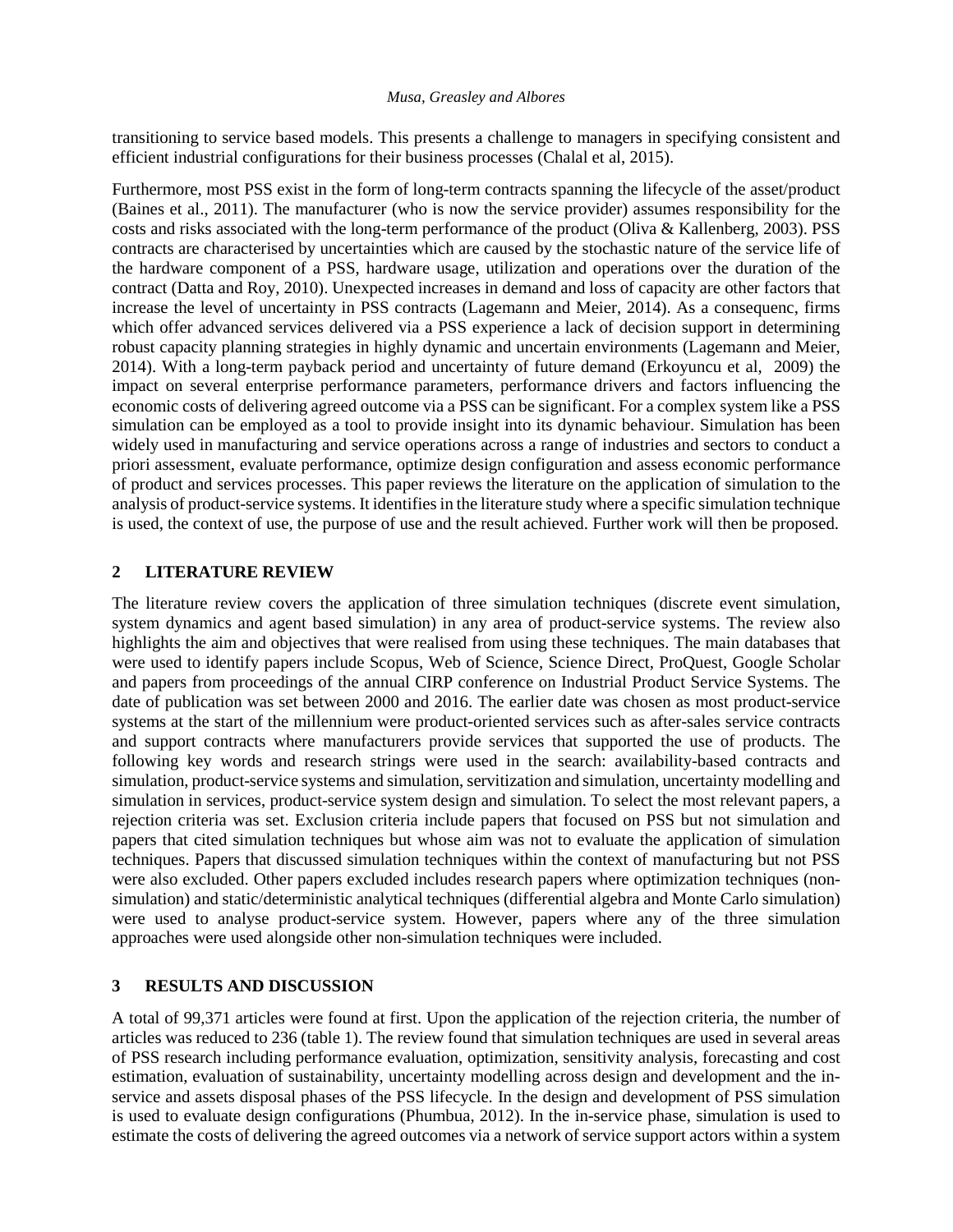#### *Musa, Greasley and Albores*

(Kyösti, et al, 2014; Löfstrand et al,2014). A significant proportion of the total article count consists of the application of DES (184), followed by systems dynamics (27) and agent based simulation (25). This is unsurprising since DES can deal with the complexity of PSS. DES can be used to address the variability, uncertainty and risk over the in-service phase of a PSS contract (Kyösti & Reed, 2015; Weidmann et al, 2015). However, the use of agent based simulation is growing in PSS research since it provides a window to assess how interaction of individual agents gives rise to emergent system behaviour (Wrasse et al 2015). Over 50% of the papers reviewed focused on the design and development phase of the PSS and a further 30% on the in-service phase while less than 20 papers focused on simulation as a tool for cost analysis and cost estimation. Datta and Roy (2010) argue that the use of simulation techniques employed in PSS research are data intensive and very much rely on historical data availability, which in part constitute a challenge when the PSS design is novel.

| <b>Simulation type</b>                               | <b>Number</b><br>of papers | <b>PSS</b><br>life<br>cycle<br><b>Phase</b>       | <b>PSS Types</b>                                                                     | <b>Examples</b>                                                                                                            |
|------------------------------------------------------|----------------------------|---------------------------------------------------|--------------------------------------------------------------------------------------|----------------------------------------------------------------------------------------------------------------------------|
|                                                      |                            |                                                   |                                                                                      |                                                                                                                            |
| <b>System Dynamics</b>                               | 27                         | Design<br>In-service                              | Result-oriented<br>services                                                          | Wrasse et al 2015<br>Phumbua<br>and Tjahjono,<br>2012<br>Lee et al, 2015<br>Bianchi et al, 2009                            |
| <b>Discrete</b><br><b>Event</b><br><b>Simulation</b> | 184                        | Design,<br>Development<br>In-service,<br>Disposal | Product-oriented<br>services<br>Use-oriented services<br>Result-oriented<br>services | Schmee,<br>Bowman<br>and<br>2011<br>Loftsrand et al 2014<br>Reed et al, 2013<br>Kyosti and Reed, 2015<br>Kimita et al 2012 |
| <b>Agent</b><br><b>Based</b><br><b>Simulation</b>    | 25                         | PSS development<br>In service                     | Result-oriented<br>Use-oriented                                                      | Wrasse et al 2015<br>Maisenbacher et al 2014<br>Lovric et al 2013<br>Kim and Yoon, 2014                                    |

|  | Table 1: Summary of Simulation Type by PSS Type |  |
|--|-------------------------------------------------|--|
|  |                                                 |  |

# **4 CONCLUSION AND FURTHER WORK**

The results obtained in this literature review indicate the range of areas the three simulation techniques have been used in modelling PSS. All three simulation types have been used across the lifecycle phases of a PSS ranging from design and development phases to in-service and disposal phases to evaluate design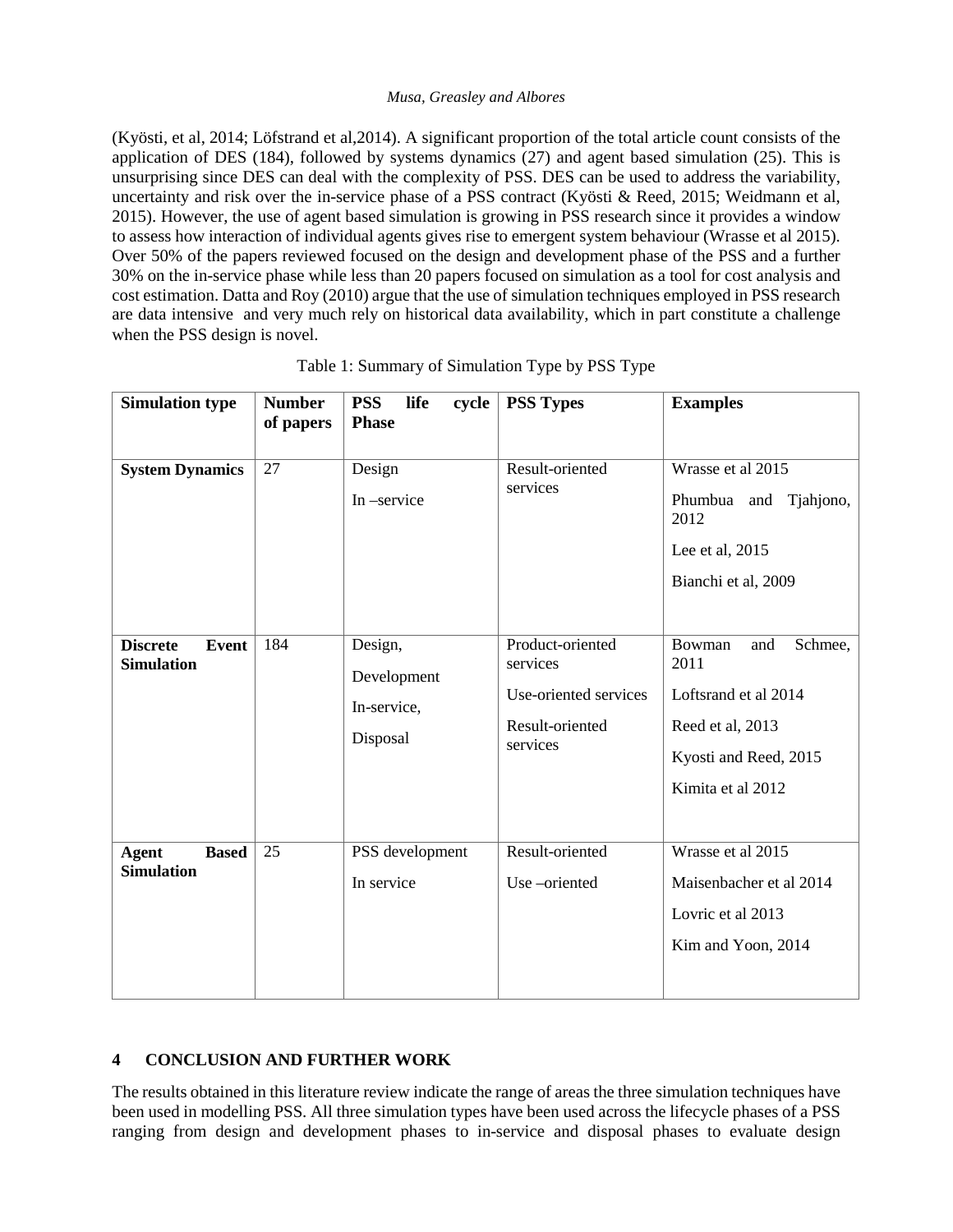#### *Musa, Greasley and Albores*

configurations, optimize resources utilization and predict the cost of support system services required to support the use of the asset or delivery of the performance outcomes. Articles covering the PSS design phase account for over 50% of the papers reviewed which aligns with the common practice of service providers and PSS designers to assess the viability of a PSS at this stage. However, fewer than 20 papers focused on the use of simulation as a tool for cost estimation and cost analysis. This raises an area for further study and there is ongoing research into assessing discrete event simulation as a tool for cost estimation and cost analysis of PSS contracts. DES has been identified as the most used simulation technique due to its ability to model dynamic behaviour and uncertainties at the operational level of a PSS provider over time. Since service is described as deeds and processes (Zeithaml and Bitner, 2000) delivering a service via a PSS requires activities, which require the utilization of resources over time, to be performed by the service provider (Datta and Roy, 2010). This makes DES a commonly used simulation tool for PSS evaluation across all life phases due to the ability of DES to model different scenarios, provide insight on how state variables within the PSS change with variation in activities and input parameters as well as evaluate performance over time.

#### **REFERENCES**

- Baines, T., Lightfoot, H., & Smart, P. 2011. "Servitization within manufacturing: Exploring the provision of advanced services and their impact on vertical integration". *Journal of Manufacturing Technology Management*, *22*(7), pp. 947–954.
- Bianchi, N. P., Evans, S., Revetria, R., & Tonelli, F. 2009. "Influencing factors of successful transitions towards product-service systems: A simulation approach". *International Journal of Mathematics and Computers in Simulation*, *3*(1), pp. 30–43.
- Bowman, R.A. and Schmee, J., 2001. "Pricing and managing a maintenance contract for a fleet of aircraft engines". *Simulation*, *76*(2), pp.69-77.
- Chalal, M., Boucher, X., & Marques, G. 2015. "Decision support system for servitization of industrial SMEs: a modelling and simulation approach". *Journal of Decision Systems*, *24*(4), pp. 355–382.
- Datta, P.P. and Roy, R., 2010. "Cost modelling techniques for availability type service support contracts: a literature review and empirical study". *CIRP Journal of Manufacturing Science and Technology*, *3*(2), pp.142-157.
- Erkoyuncu, J. A., Roy, R., Shehab, E., & Wardle, P. 2009. "Uncertainty challenges in service cost estimation for product- service systems in the aerospace and defence industries". *Proceedings of the 1st CIRP Industrial Product-Service Systems (IPS2) Conference*, pp. 200.
- Gebauer, H., Krempl, R., & Fleisch, E. 2008. "Service development in traditional product manufacturing companies". *European Journal of Innovation Management*, *11*(2), pp. 219–240.
- Goedkoop, M.J.,van, H.R.M. te Riele,. Rommers, P.J.M. 1999. "Product Service-Systems ecological and economic basics", Report for Dutch Ministries of Environment (VROM) and Economic Affairs (EZ).
- Kim, S., Yoon, B. 2014. "A systematic approach for new service concept generation: application of agent-based simulation". *Expert Systems with Applications*, 41, pp. 2793-280.
- Kimita, K., Tateyama, T. and Shimomura, Y., 2012. "Process Simulation Method for Product-Service Systems Design". *Procedia CIRP*, *3*, pp.489-494.
- Kyösti, P., & Reed, S. 2015. "Prediction of service support costs for functional products". *Simulation Modelling Practice and Theory*, *59*, pp. 52–70.
- Kyösti, P., Reed, S., & Sjödin, S. 2014. "A Decision Support Tool for Optimising Support Site Configuration of Functional Products". *Procedia CIRP*, *22*(1), pp. 175–180.